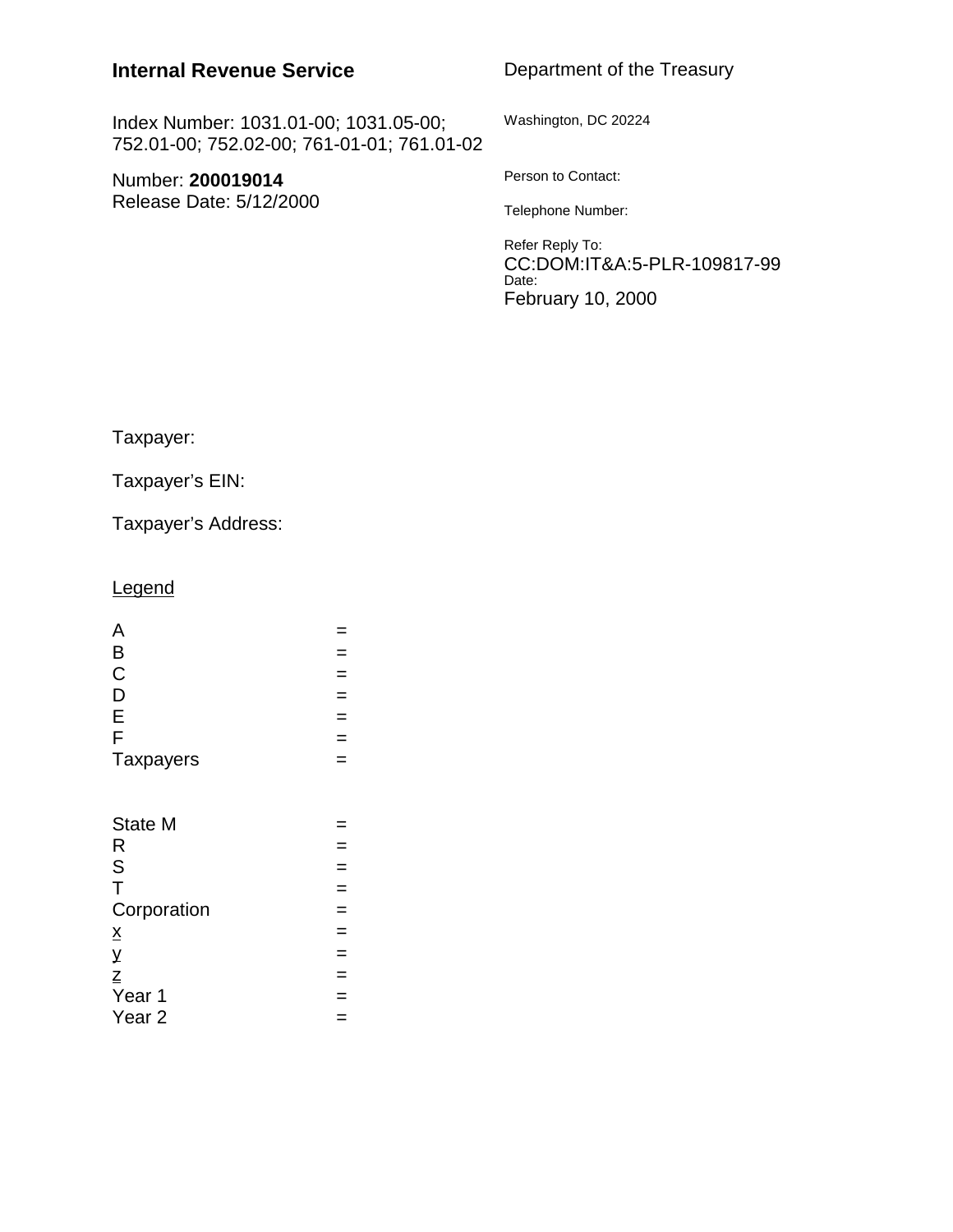Dear :

This letter is in response to the request for a private letter ruling dated May 24, 1999, regarding issues under §§ 1031, 761, and 752 of the Internal Revenue Code. The facts regarding the transaction in question are as follows:

Taxpayers in this ruling request are six State M limited partnerships: A, B, C, D, E, and F. The partnerships all have the same general and limited partners. The limited partners, R, S, and T, each own an x interest in A, C, D, E, and F, and a y interest in B. The general partner in the partnerships is Corporation, a State M business corporation. Corporation owns a y interest in A, C, D, E, and F, and a z interest in B.

The properties owned by the partnerships are mobile home parks, which are real properties improved with the following items:

A: 173 concrete pads for mobile home sites;

B: 171 pads for mobile home sites, a single family dwelling which is rented to third parties, a barn, and four additional concrete block structures, three of which are leased for the operation of businesses serving the park and the general public, and one is a laundry facility which serves the park residents;

C: 131 pads for mobile home sites;

D: 140 pads for mobile home sites;

E: 103 pads for mobile home sites, and a well and sewage treatment plant, which provide water and sewerage disposal for the mobile home sites, and a storage rental facility;

F: 78 mobile home pads and a single family dwelling which is rented to third parties.

Taxpayers also represent that personal property associated with the mobile home parks will be traded in the exchange transactions.

Taxpayers plan to enter into an exchange agreement with a "Qualified Intermediary," in which the above-listed relinquished properties will be transferred to the Qualified Intermediary, who will sell the relinquished properties and hold the proceeds ("exchange funds"). Taxpayers' rights to the proceeds will be limited to the circumstances specified in § 1.1031(k)-1(g)(6) of the Income Tax Regulations. Taxpayers will then select replacement properties, which the Qualified Intermediary will purchase within the required statutory period, and then transfer to the Taxpayers.

Taxpayers have indicated that the as-yet unidentified replacement properties will likely consist of apartment complexes, and each partnership will own an undivided interest in the replacement properties as tenants in common with the other partnerships. To the extent that the replacement properties require some management in order to generate a rental income stream, Corporation will manage the properties,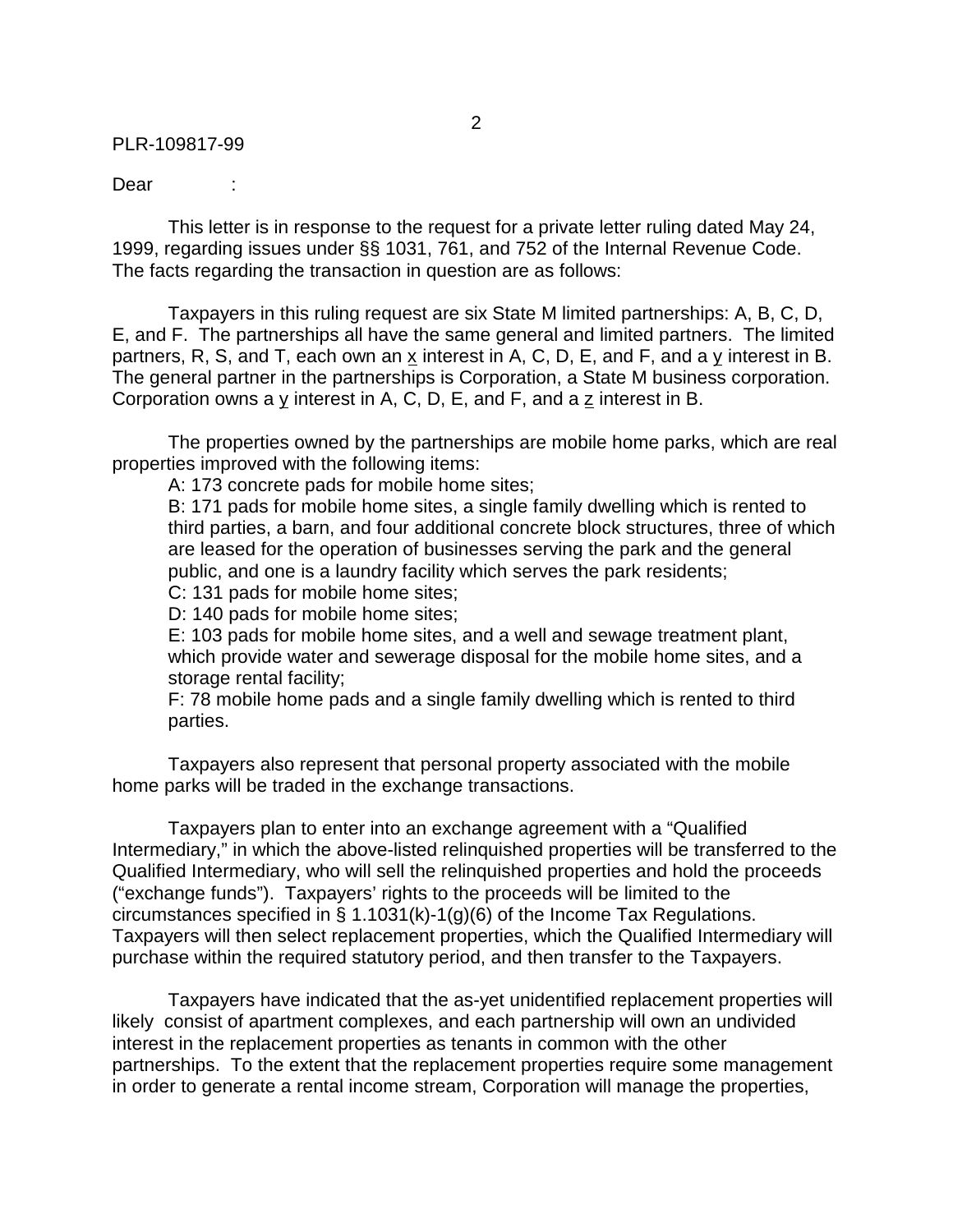furnishing only those services which are customary in connection with the rental, maintenance and repair of the properties.

The relinquished properties are all subject to mortgages for amounts borrowed by the partnerships. In July, Year 1, Taxpayers refinanced the mortgages to take advantage of lower interest rates, and some of the proceeds of the refinancing were distributed to the partners, who purchased more properties. It is represented that Taxpayers did not contemplate the exchanges at the time of the refinancing; Taxpayers were first approached concerning the exchange transactions in February, Year 2. It is further represented that the aggregate amount of mortgages on the replacement properties (the "Debt Amount") will be greater than or equal to the refinanced mortgages on the relinquished properties.

It is anticipated that the lenders making the mortgages for the purchase of the replacement properties will require that all of the partnerships be jointly and severally liable for those mortgages. The partnerships will enter into a debt-sharing agreement which will (i) allocate the risk of loss among the partnerships so as to ensure that the amount of each partnership's debt is not reduced by the exchange, (ii) obligate each of the partnerships to make sure its proportional share of payments on the loans is secured by the replacement properties, and (iii) obligate each of the partnerships to indemnify the other partnerships against any failure to make such payments.

## **Rulings Requested**

- 1. The exchange of the relinquished properties for the replacement properties through the use of a qualified intermediary will not result in the constructive receipt of the exchange funds by the partnerships.
- 2. The exchange of the mobile home parks currently owned by the partnerships for undivided interests in other income-producing property as tenants in common will be an exchange of property of a like kind or class.
- 3. The proceeds of the refinancing of the partnerships' debts in Year 1 will not be considered as payments of boot in the exchange transactions.
- 4. The exchange of the relinquished properties for the replacement properties will be an exchange of property for which, under § 1031(a) of the Code, the partnerships will recognize no gain or loss, except to the extent that the exchange funds together with the Debt Amount, exceed the purchase price of the replacement properties; and except to the extent that the value of any personal property included with the relinquished property exceeds the value of all personal property included with the replacement property.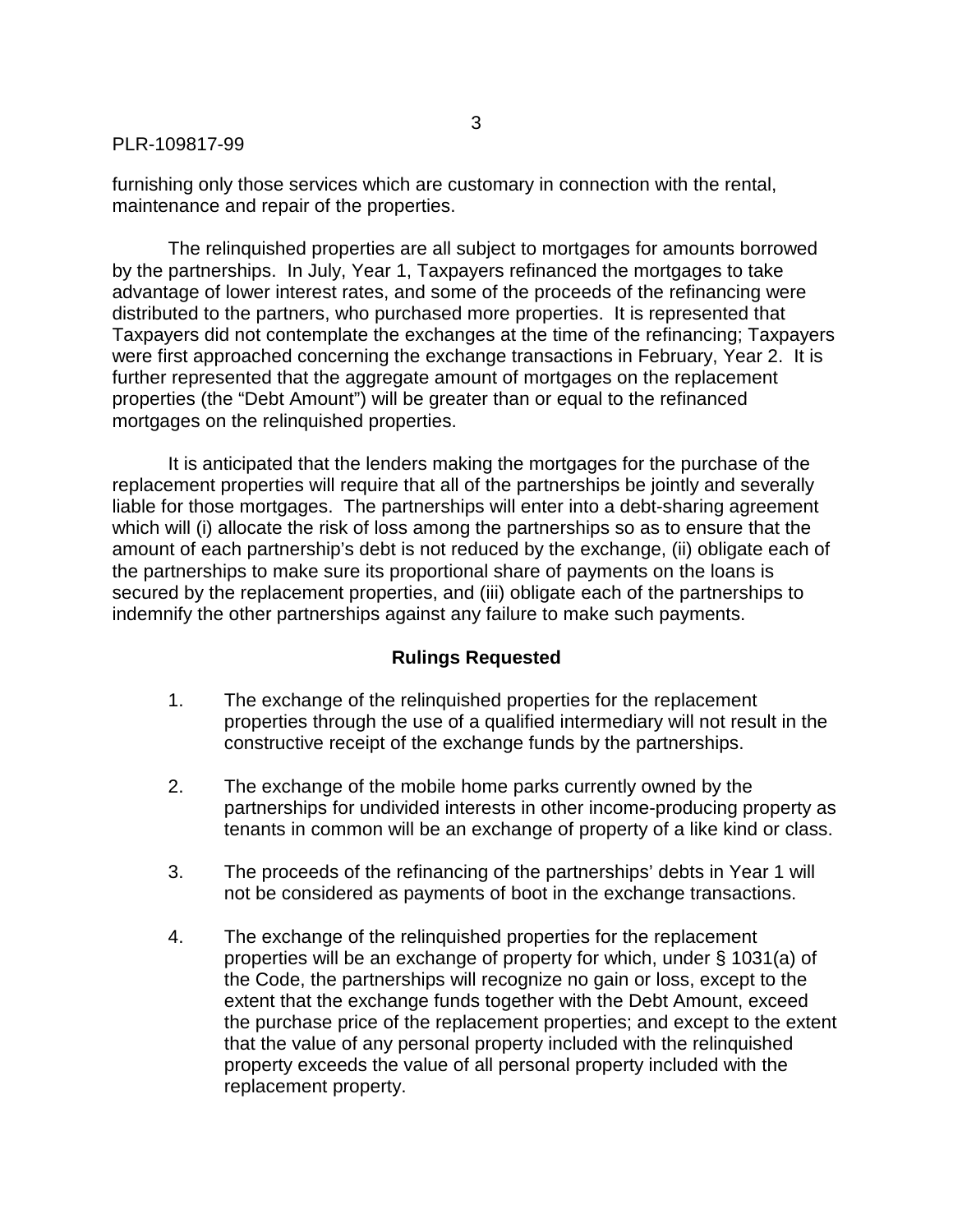- 5. The ownership of the replacement properties by the partnerships as tenants in common after the completion of the exchanges will not result in the formation of a partnership among the partnerships with respect to the ownership and operation of the replacement properties.
- 6. The joint and several obligation of the partnerships to repay the Debt Amount will not result in a reduction in any partner's share of partnership debt.

## **Law and Analysis**

## Rulings 1, 2, 3, and 4

Section 1.1031(a)-1(a) of the regulations provides, in part, that no gain or loss is recognized if property held for productive use in a trade or business or for investment is exchanged solely for property of a like kind to be held either for productive use in a trade or business or for investment.

Section 1.1031(a)-1(b) provides, in part, that as used in § 1031(a) of the Code, the words "like kind" have reference to the nature or character of the property and not to its grade or quality. One kind or class of property may not, under that section, be exchanged for property of a different kind or class. The fact that any real estate involved is improved or unimproved is not material, for that fact relates only to the grade or quality of the property and not to its kind or class. Unproductive real estate held by one other than a dealer for future use or future realization of the increment in value is held for investment and not primarily for sale.

Section 1.1031(a)-1(c) provides that no gain or loss is recognized if (1) a taxpayer exchanges property held for productive use in his trade or business, together with cash, for other property of like kind for the same use, such as a truck for a new truck or a passenger automobile for a new passenger automobile to be used for a like purpose; or (2) a taxpayer who is not a dealer in real estate exchanges city real estate for a ranch or farm, or exchanges a leasehold of a fee with 30 years or more to run for real estate, or exchanges improved real estate for unimproved real estate; or (3) a taxpayer exchanges investment property and cash for investment property of a like kind.

Section 1.1031(a)-2(b) provides that depreciable tangible personal property is exchanged for property of a "like kind" under § 1031 if the property is exchanged for property of a like kind or like class. Depreciable tangible personal property is of a like kind or class to other depreciable tangible personal property if the exchanged properties are either within the same General Asset Class or within the same Product Class.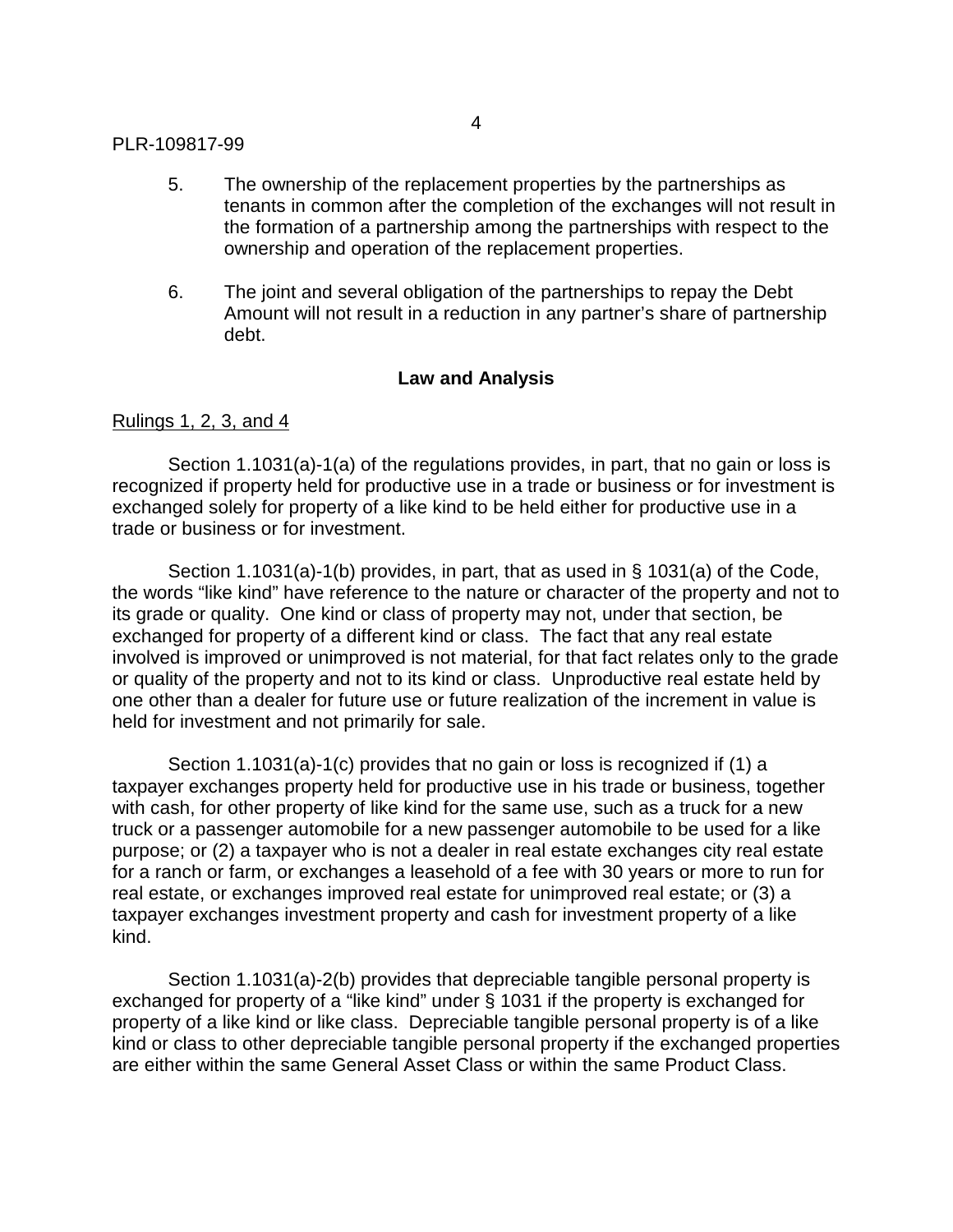Section 1.1031(j)-1(a) provides, in part, that as a general rule, the application of § 1031 requires a property-by-property comparison for computing the gain recognized and basis of property received in a like -kind exchange. This section provides an exception to this general rule in the case of an exchange of multiple properties. An exchange is an exchange of multiple properties if, under paragraph (b)(2) of this section, more than one exchange group is created. In addition, an exchange is an exchange of multiple properties if only one exchange group is created but there is more than one property being transferred or received within that exchange group.

Section 1.1031(k)-1(a) provides that a deferred exchange is an exchange in which, pursuant to an agreement, the taxpayer transfers property held for productive use in a trade or business or for investment (the "relinquished property") and subsequently receives property to be held either for productive use in a trade or business or for investment (the "replacement property").

Section 1.1031(k)-1(f)(1) provides in part that in the case of a transfer of relinquished property in a deferred exchange, gain or loss may be recognized if the taxpayer actually or constructively receives money or other property before the taxpayer actually receives like-kind replacement property.

Section 1.1031(k)-1(g)(4)(i) provides that when a deferred exchange involves a qualified intermediary, the qualified intermediary is not considered an agent of the taxpayer for purposes of § 1031(a) of the Code. Thus, the determination of whether the taxpayer is in actual or constructive receipt of money or other property before the taxpayer actually receives like-kind replacement property is made as if the qualified intermediary is not the agent of the taxpayer. Section 1.1031(k)-1(g)(4)(ii) states that paragraph (g)(4)(i) applies only if the agreement between the taxpayer and the qualified intermediary expressly limits the rights of the taxpayer to receive, pledge, borrow, or otherwise obtain the benefits of money or other property held by the qualified intermediary as provided in  $\S$  1.1031(k)-1(g)(6).

Section 1.1031(k)-1(g)(4)(iii) provides that a qualified intermediary is a person who is not the taxpayer or a disqualified person (as defined in paragraph (k) of this section), and enters into a written agreement with the taxpayer (the "exchange agreement") and, as required by the exchange agreement, acquires the relinquished property from the taxpayer, transfers the relinquished property, acquires the replacement property, and transfers the replacement property to the taxpayer.

In Garcia v. Commissioner, 80 T.C. 491 (1983), the owners of the replacement property were required to obtain another mortgage on the property, which had the effect of "evening up" the liabilities on both sides of the exchange. The court found that the taxpayers' assumption of this liability as part of the exchange transaction had independent economic significance aside from tax avoidance and, therefore, no boot was recognized by the taxpayers.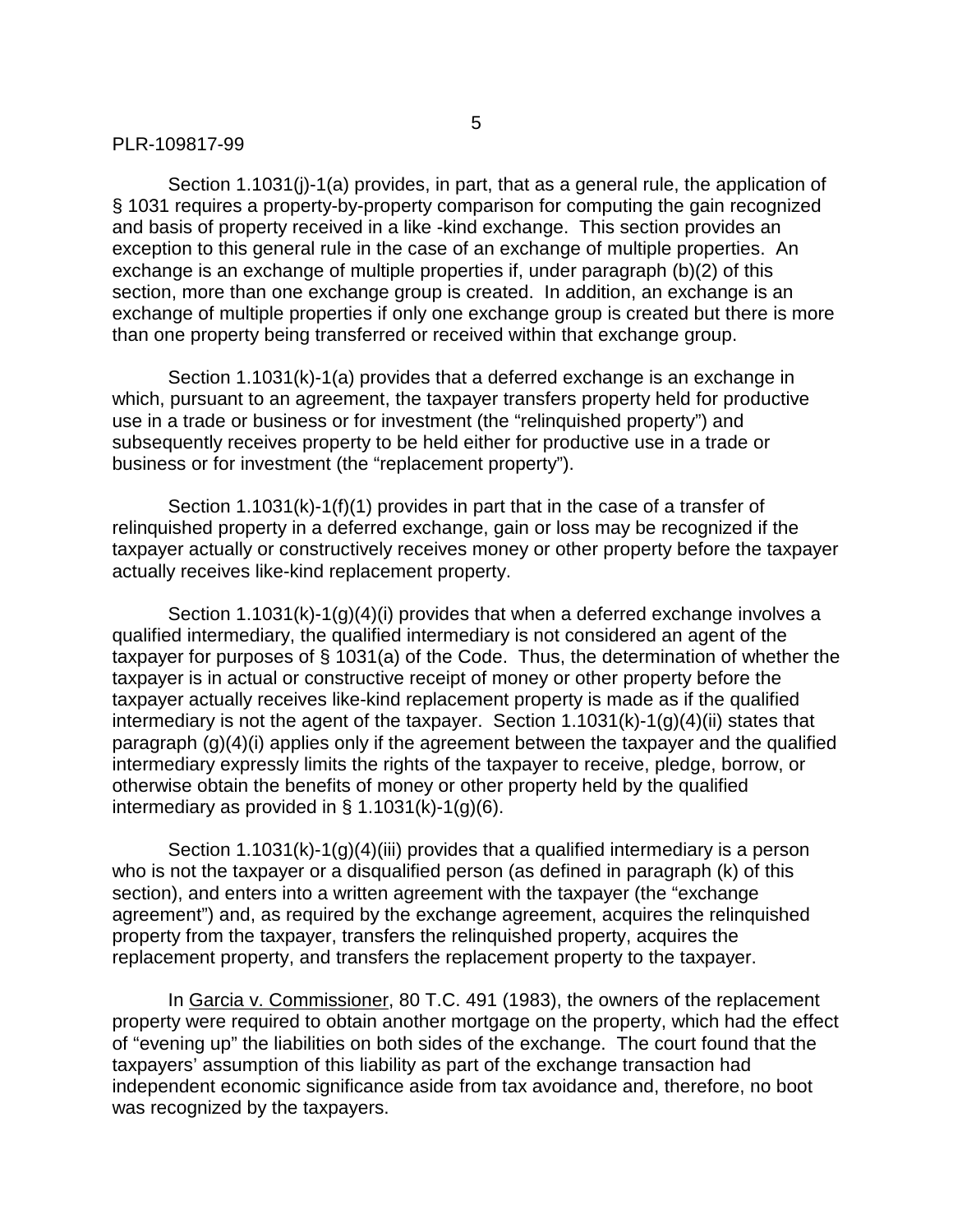The taxpayer in Fredericks v. Commissioner, T.C. Memo. 1994-27, refinanced his mortgage after the exchange agreement was entered into, but before the properties were actually exchanged. Although the taxpayer received cash from the refinancing, the court held that the receipt of such cash was not considered boot because the taxpayer had reasons for refinancing that were unrelated to the exchange, namely, to obtain a lower interest rate and the fact that the original loan was due shortly.

Taxpayers represent that the relinquished properties are held for investment purposes, and are being exchanged for tenancy-in-common interests in apartment complexes, which will also be held for investment purposes. Rev. Rul. 73-476, 1973-2 C.B. 300, holds that the exchange of tenancy-in-common interests in real property for a fee simple interest in real property is an exchange of property of a like kind under § 1031(a). Accordingly, we conclude that the relinquished real properties are of a like kind to the proposed replacement properties for purposes of § 1031.

To the extent that the partnerships transfer personal property as part of the relinquished property, there will be an exchange of multiple properties under § 1.1031(j)-1. The partnerships should calculate the gain or loss attributable to the exchange of the personal property in accordance with the provisions of those regulations.

In the present case, Taxpayers propose to enter into a deferred exchange. Taxpayers represent that the exchange transactions will be accomplished through the use of a qualified intermediary as defined in  $\S$  1.1031(k)-1(g)(4). Taxpayers represent that after entering into the purchase agreement with the buyer of the relinquished properties, they will transfer their rights under the purchase agreement to the qualified intermediary, thereby giving the qualified intermediary the legal title and power to transfer the relinquished properties. Once the qualified intermediary sells the relinquished property and receives the proceeds, those proceeds will be held by the qualified intermediary, and Taxpayers' rights to receive, pledge, borrow, or otherwise obtain the benefits of the proceeds will be limited to those situations specified in § 1.1031(k)-1(g)(6). Accordingly, the transaction will qualify as a deferred exchange rather than a sale of the properties.

The refinancing issue in the present case is similar to Fredericks, supra, because the refinancing in Year 1 had an economic significance that is independent from the proposed exchange. Taxpayers received lower interest rates on their loans, and the proceeds from the refinancing were used by the partners to purchase more properties. Accordingly, the proceeds of the Year 1 refinancing will not be considered as payments of boot in the exchange transaction.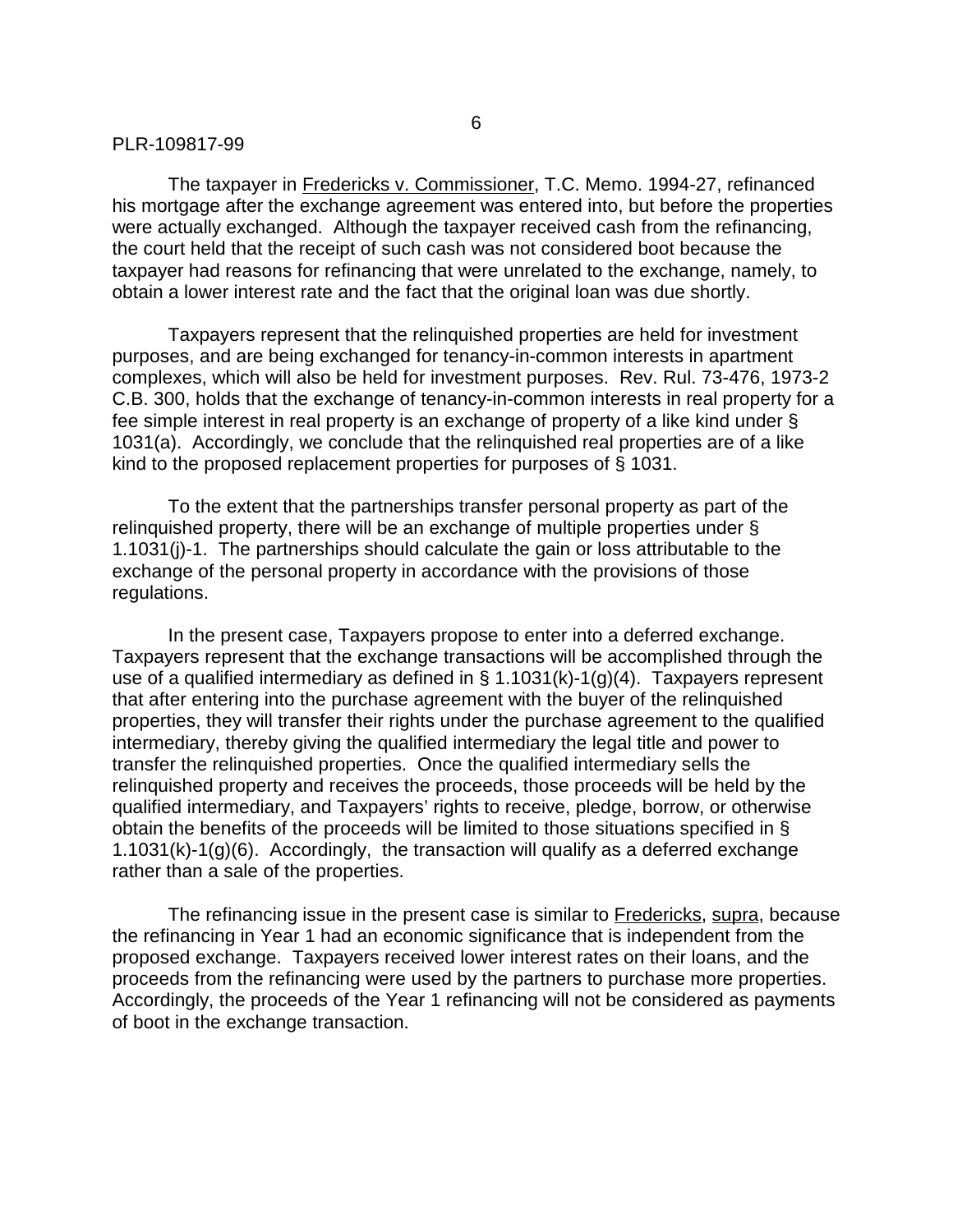#### Rulings 5 and 6

Section 761(a) provides that the term "partnership" includes a syndicate, group, pool, joint venture or other unincorporated organization through or by means of which any business, financial operation, or venture is carried on, and which is not a corporation or a trust or estate.

Section 1.761-1 provides, in part, that the term "partnership" is broader in scope than the common law meaning of partnership and may include groups not commonly called partnerships. See § 7701(a)(2). The regulation also provides that mere coownership of property that is maintained, kept in repair, and rented or leased does not constitute a partnership. Tenants in common may be partners if they actively carry on a trade, business, financial operation, or venture and divide the profits thereof. The furnishing of customary services in connection with the maintenance and repair of the apartments will not render a coownership a partnership. However, the furnishing of additional services will render a coownership a partnership if the additional services are furnished directly by the coowners or through their agent.

In Rev. Rul. 75-374, 1975-2 C.B. 261, two parties each owned an undivided onehalf interest in an apartment project. A management company retained by the coowners managed the building. Customary tenant services such as heat and water, unattended parking, trash removal, normal repairs, and cleaning of public areas were furnished at no additional charge. Additional services, such as attendant parking, cabanas, and gas and electricity were provided by the management company for a separate charge. The ruling holds that the furnishing of customary services in connection with the maintenance and repair of an apartment project will not render a co-ownership a partnership. The furnishing of additional services by the owners or through an agent will render a co-ownership a partnership. The revenue ruling concludes that since the management company is not an agent of the owners and the owners did not share the income earned from the additional services, the owners were not furnishing services. Therefore, the owners are to be treated as co-owners and not partners under § 761.

Section 752(a) provides that any increase in a partner's share of the liabilities of a partnership, or any increase in a partner's individual liabilities by reason of the assumption by the partner of the liabilities, is considered a contribution of money by that partner to the partnership.

Section 752(b) provides that any decrease in a partner's share of the liabilities of a partnership, or any decrease in a partner's individual liabilities by reason of the assumption by the partnership of such individual liabilities, shall be considered a distribution of money to that partner by the partnership.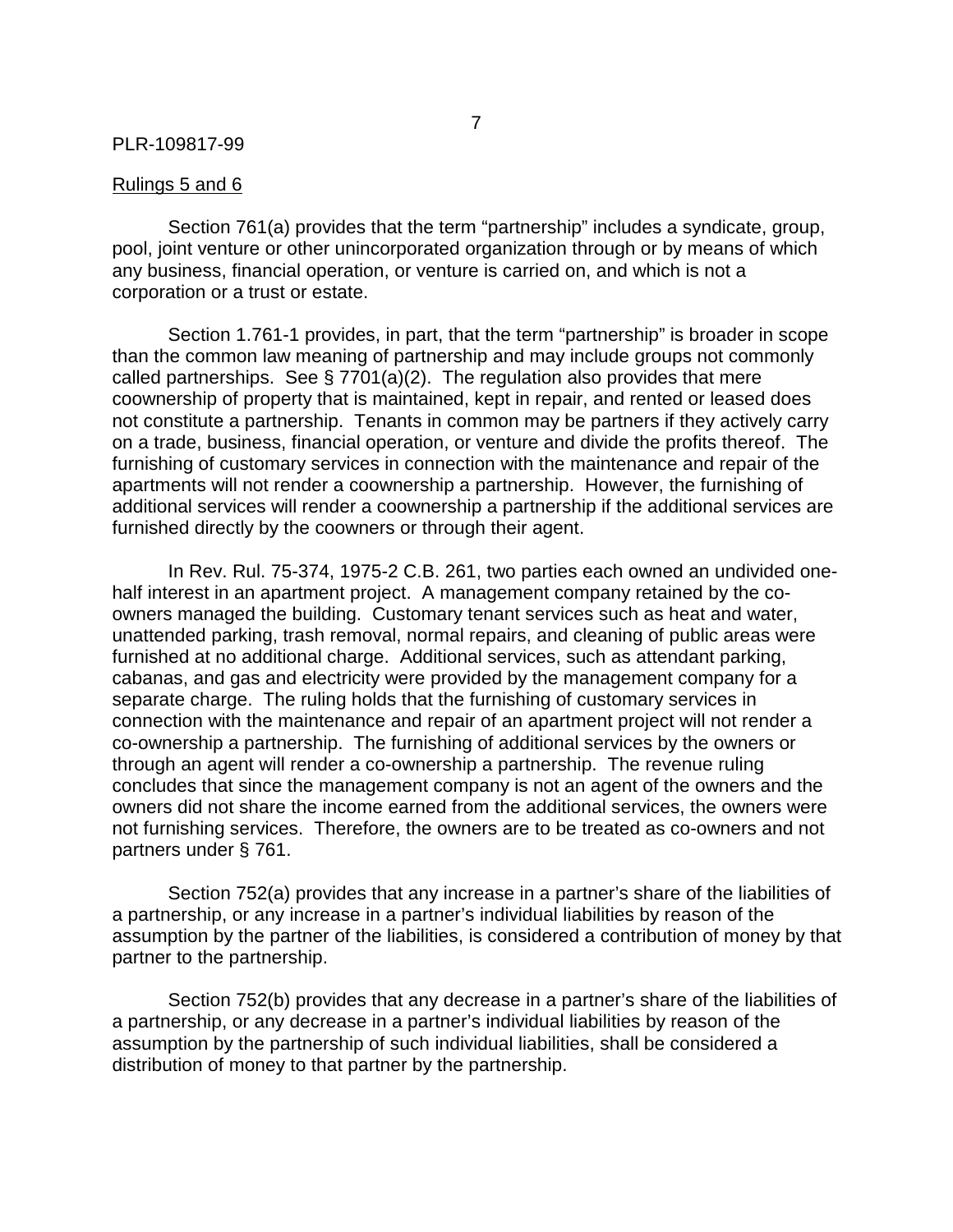Taxpayers represent that to the extent the replacement properties need to be managed, they will be managed by Corporation. In managing any of the properties, Corporation will only provide those services which are usual and customary to maintain the replacement properties, such as heat, air conditioning, hot and cold water, unattended parking, normal repairs, cleaning of public areas, and trash removal, and will not render additional services. Based upon such representations, we conclude that the partnerships' ownership and operation of the replacement properties as tenants in common will not be treated as a partnership or as an association taxable as a corporation for federal income tax purposes.

With respect to the repayment of the Debt Amount, Taxpayers represent that the indebtedness outstanding with respect to each partnership before the § 1031 exchange is considered recourse indebtedness (within the meaning of § 1.752-2) with respect to the partnership. The partnerships will enter into a debt agreement whereby each partnership will be liable for its proportionate share of payments on the mortgage and will be indemnified by the other partnerships to the extent that it pays more than its proportionate share.

Further, Taxpayers represent that each partnership's portion of the debt will obligate the partnership in an amount at least equal to the amount of liabilities for which the partnership was liable before the exchange and acquisition of the replacement properties. Accordingly, we also conclude that the joint and several obligation of the partnerships to repay the Debt Amount will not result in a reduction in any partner's share of partnership debt.

#### **Conclusions**

Based upon Taxpayers' representations and the above analysis, we rule as follows:

- 1. The exchange of the relinquished properties for the replacement properties through the use of a qualified intermediary will not result in the constructive receipt of the exchange funds by the partnerships.
- 2. The exchange of the fee simple interests in the real and personal property comprising the mobile home parks to be relinquished by the partnerships for undivided interests in other real and personal property represented to be of a like kind or class to be held as tenants in common will qualify as a like-kind exchange under § 1031.
- 3. The proceeds of the refinancing of the partnerships' debts in Year 1 will not be considered as payments of boot in the exchange transactions.